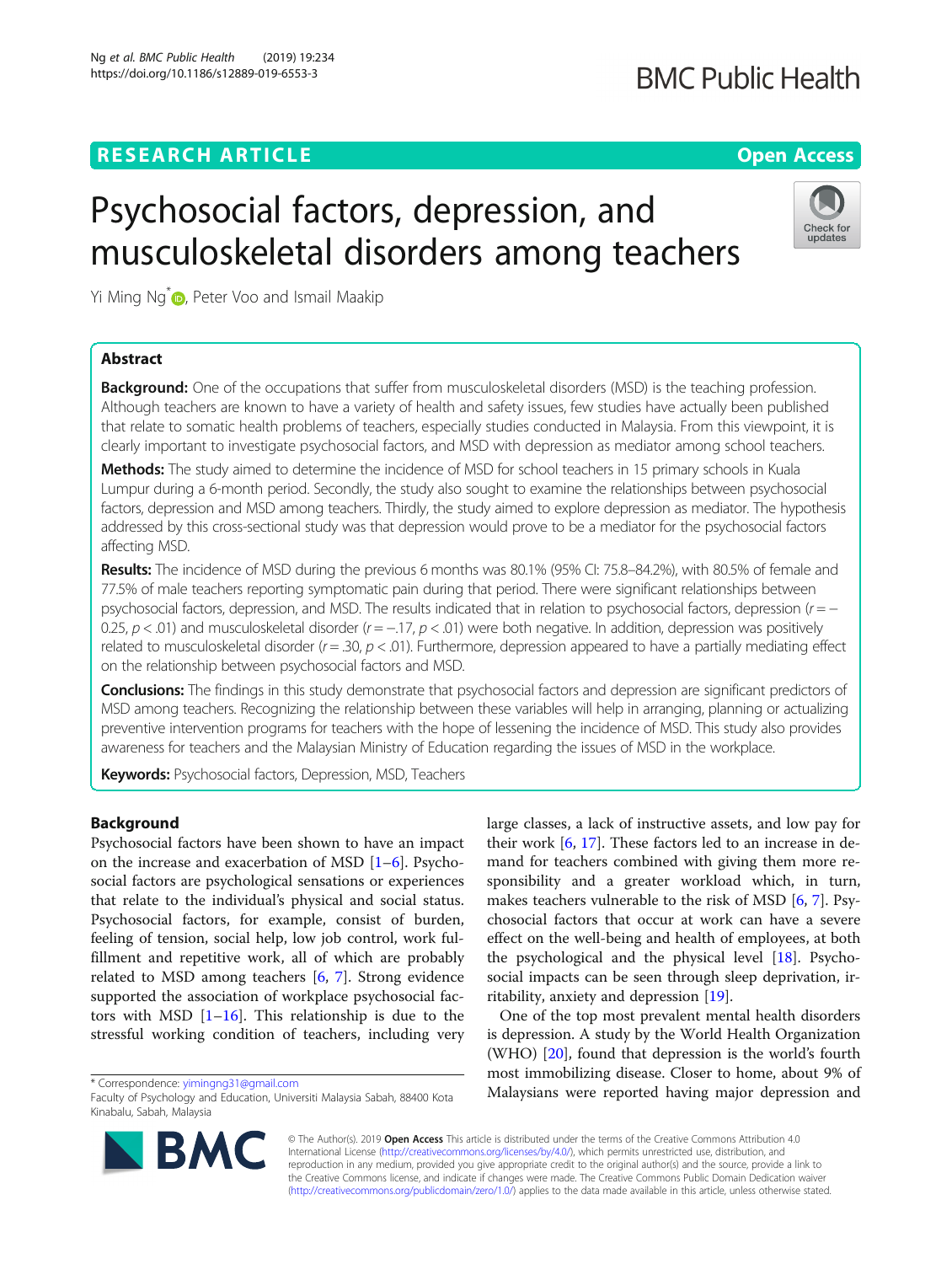ranked depression as the fourth most immobilizing illness in the country [\[21](#page-8-0)]. Depressed patients often complain about MSD and depression, and patients with MSD are often eager to share their experiences depressive symptoms even are frequently found in patients who had generalized musculoskeletal pain, rather than in the tons of litter discarded by otherwise law = abiding citizens. Furthermore, as Vietri, Otsubo, Montgomery, Tsuji, and Harada [[22](#page-8-0)] found, patients with MSD have reported even higher rates of depression, as much as 30 to 54% [\[23\]](#page-8-0). The co-occurrence between MSD and depression shows that individuals suffering from pain are also at a greater risk for depression [[24\]](#page-8-0).

The report of the Labor Force Survey [[25\]](#page-8-0) (2016) found that 41% of the total cases associated with MSD in 2015/2016 (539,000 out of 1,311,000) self-disclosed their MSD, whilst there were only 176,000 new cases of MSD (an incidence of 550 per 100,000). These rates did not differ much from the previous year and had not changed in the last 5 years. In addition, the report also indicated that work-related ill health, including MSD, caused 34% of all lost working days. Likewise, the report also found that some industries have a higher rate of MSD than other industries. It has been argued that the rate of MSD is increasing in other occupations, including the teaching profession.

Musculoskeletal problems have been a rapidly increasing issue for the adult population [[25\]](#page-8-0). The teaching profession is one occupation that has been shown to suffer from MSD [\[14](#page-8-0)]. In particular, a large number of studies have shown that the prevalence of MSD in school teachers ranges from 12 to 84% [\[27](#page-8-0)]. A wide variety in the incidence of MSD in school teachers has been reported: for example, from a low of 17.7% in Japan, to numbers as high as 53.3% in Brazil, 59.2% in China and 61% in the United States [\[14\]](#page-8-0). Other studies have also found school teachers to be an occupational group having a particularly high incidence of MSD [[17\]](#page-8-0), reporting rates of between 40 and 95% [\[28\]](#page-8-0). Teachers are not only engaged in pedagogical work, but also must prepare lessons, evaluate students, and assist with sports and other extracurricular activities. Because of this wide range of duties and activities, teachers may be particularly vulnerable to both physical and emotional issues [\[29\]](#page-8-0).

MSD is a significant global health problem. The International Labor Office (ILO) [\[30\]](#page-8-0) reported that MSD has led to increased health problems in the working population. MSD is caused by physical factors such as repetitive movements, working in stressful situations, awkward situations, extreme positions, or static positions. Various studies have examined the causes of MSD and proposed strategies to control them. However, despite this, MSD is still the most prevalent and the most common cause of disability among teachers worldwide. Several studies have reported a high incidence of MSD among teachers [[2,](#page-7-0) [14,](#page-8-0) [15\]](#page-8-0). School teachers perform numerous tasks that contribute to back pain. For example, standing in the classroom or at the blackboard for long periods of time and bending over desks to read or grade students' work may result in bad posture. In addition, having to lift heavy books or classroom equipment has been identified as a contributing factor for MSD development [\[31](#page-8-0)]. Despite the abundant literature on work-related MSD, few studies have been conducted here in Malaysia concerning MSD among those in the teaching profession [[6,](#page-7-0) [14](#page-8-0), [32](#page-8-0), [33\]](#page-8-0) including on the teachers who are experiencing MSD at a rapidly growing rate [\[6](#page-7-0), [32](#page-8-0), [33](#page-8-0)].

MSD can be resolved in 2–4 weeks when it is an initial episode [\[34\]](#page-8-0). Those people who live with long-term musculoskeletal complaints may experience a multitude of physical, emotional and social effects that have a negative impact on their employment [\[35\]](#page-8-0). Physical functions deteriorate and general health worsens while participation in social activities becomes more difficult. In addition to physical factors such as back and neck pain, other psychosocial factors also are experienced with MSD. Among the aspects of these factors are high workload, supervisors and peers who are unsupportive, time pressures, low job control, and feelings of depression [\[7\]](#page-7-0).

Indeed, numerous studies have found a relationship between good mental health and health, particularly for MSD [[6](#page-7-0), [7,](#page-7-0) [33](#page-8-0), [36](#page-8-0)]. Studies have found that those with poor mental health also have an increased risk of having MSD [\[36](#page-8-0)]. Given this, having good mental health (such as psychological health) and physical health (such as no MSD) is important [\[33,](#page-8-0) [36\]](#page-8-0) mental health has a positive impact on dissatisfaction with work and job stress among teachers [[37](#page-8-0)]. A study conducted by Mukundan and Khandehroo [[38](#page-8-0)] found that emotional exhaustion of the female teachers was significantly higher among 120 English language teachers in Malaysia. The study also revealed that English teachers with less than 26 years of teaching experience have a significantly higher level of emotional exhaustion. The indicator of mental health such as depression has also been shown to be related with MSD. Studies [\[6](#page-7-0), [7,](#page-7-0) [12](#page-7-0), [33](#page-8-0)– [36\]](#page-8-0) have reported that workers with poor mental health have an increased risk to develop MSD [\[4](#page-7-0), [6](#page-7-0), [7,](#page-7-0) [12,](#page-7-0) [17](#page-8-0), [33,](#page-8-0) [36](#page-8-0)]. Yet, few studies have investigated this relationship, particularly in Malaysia. In fact, only one study has reported the relationship between MSD and poor well-being (i.e. poor mental health) [\[5](#page-7-0)]. However, this study was among office workers rather than teachers. Given this, the relationship is not known between MSD and well-being (in this case, poor mental health) in Malaysia compared to developed countries such as North America, Europe and Australia [\[5,](#page-7-0) [39](#page-8-0), [40\]](#page-8-0).

Based on the above issues, there is grave concern about the rising the number of MSD cases around the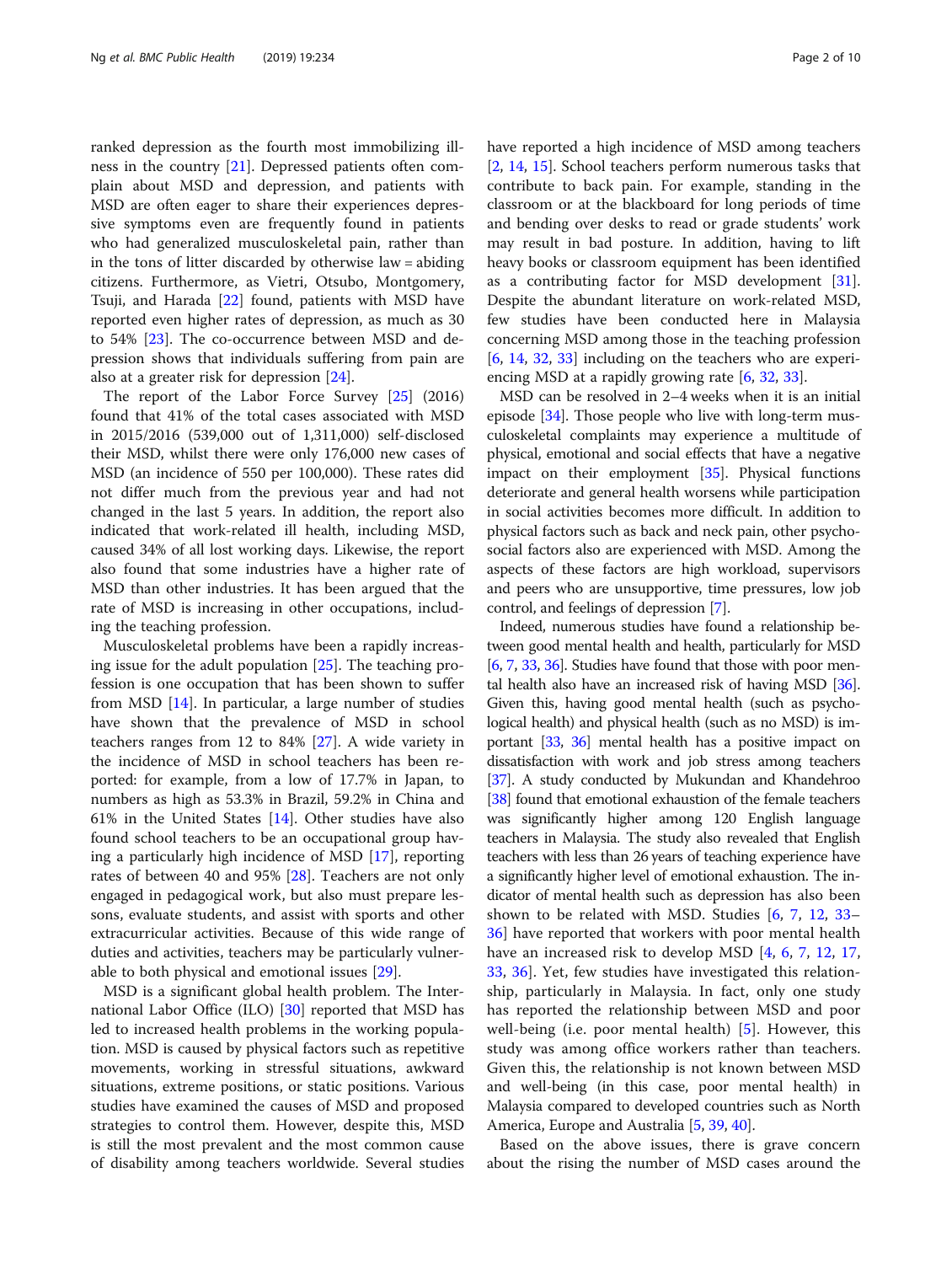world. For example, MSD accounted for more than 41% of all occupational diseases in Great Britain [\[41\]](#page-8-0) and 65.8% of all occupational diseases in Korea [[42](#page-8-0)], as well as 40% of work-related health costs worldwide [[43](#page-8-0)]. In Malaysia, MSD among workers had increased from year to year and had the highest result in the year 2009 with 161 cases, as shown in the annual report of Malaysia Social Security Organization (SOCSO) 1995–2009 [[44](#page-8-0)]. Nevertheless, MSD has increased up to 708 cases in 2015 [[44](#page-8-0)]. Hence, MSD has become a serious issue as the rate of occupational diseases that comprises musculoskeletal injuries at the workplace was greatly increased from year to year, particularly in Malaysia. These rapid increases cause the industries to experience a variety of losses due to higher medication costs, lower productivity, poor work quality and bad worker morale [[45](#page-8-0), [46](#page-8-0)]. Viewed from this perspective, the need and the importance to investigate the relationship between psychosocial factors are clearly demonstrated, as well as MSD with depression as a mediator among school teachers in Kuala Lumpur, Malaysia. The data collected from the study could aid in the setting up an intervention program in minimizing MSD problem that occurred among teachers.

#### Theoretical framework

There is plausible model and scientific evidence describing the relationship between work-related psychosocial factors and MSD [[4](#page-7-0), [5](#page-7-0), [47](#page-8-0)–[49](#page-8-0)]. In general, various models have been proposed in understanding the physical/biomechanical risk factors in relation to MSD [\[50,](#page-8-0) [51](#page-8-0)]. In addition, other models have emphasized work-related psychosocial stressors. Although multiple theoretical models [[49\]](#page-8-0) exist in speculating the mechanisms underlying the associations between psychological factors and MSD, research remains inconsistent in supporting hypotheses generated by different models [\[49](#page-8-0), [52](#page-8-0)].

One study [[17](#page-8-0)] found that applying the SEM model revealed that while at work, both the physical health and psychological health of employees appears to be affected by psychosocial factors. As shown in Fig. 1, one study that investigated the effect of psychological stress at work as a mediator of work-related musculoskeletal complaints (WRMSD) showed in increase in employee strain when the employee was subject to increased role conflict, decreased job control, and lack of concern by leaders for employee safety. The strain itself was associated with an increase in musculoskeletal complaints of pain in the lower back, hands, wrists and shoulders. Furthermore, evidence of partial mediation suggested that other explanations are possible regarding the mechanisms linking strain (psychological states) between job control (psychosocial factors) and safety leadership to WRMSD symptoms.

Some theoretical models have proposed that the role of physical and psychosocial factors in the development of MSD is complex or involved complex relationships [[9,](#page-7-0) [18](#page-8-0), [47](#page-8-0), [53](#page-8-0), [54](#page-8-0)]. Given the clear evidence on the connection between psychosocial factors [\[55\]](#page-8-0) and depression [\[24\]](#page-8-0), in which each of the predictors is linked with MSD, there is an urgent need to examine this complex relationship. However, only few studies have attempted to integrate these factors in order to understand the common but complex relationships between psychosocial factors and depression with MSD particularly in Malaysia.

#### Research objectives and research hypotheses

The present study had three objectives. Firstly, the study aimed to determine the prevalence of MSD among primary school teachers in Kuala Lumpur. Second, the study aimed to examine the relationships between psychosocial factors, depression and MSD among teachers. And third, the study aimed to explore depression as the mediator in the relationship between psychosocial factors and MSD. The study hypothesized that (a) psychosocial factors is directly and negatively related to MSD (b) psychosocial factor has an indirect effect on MSD through depression.

## **Methods**

## Sampling procedures

This cross-sectional survey was conducted among primary school teachers in 15 primary schools in Kuala Lumpur.

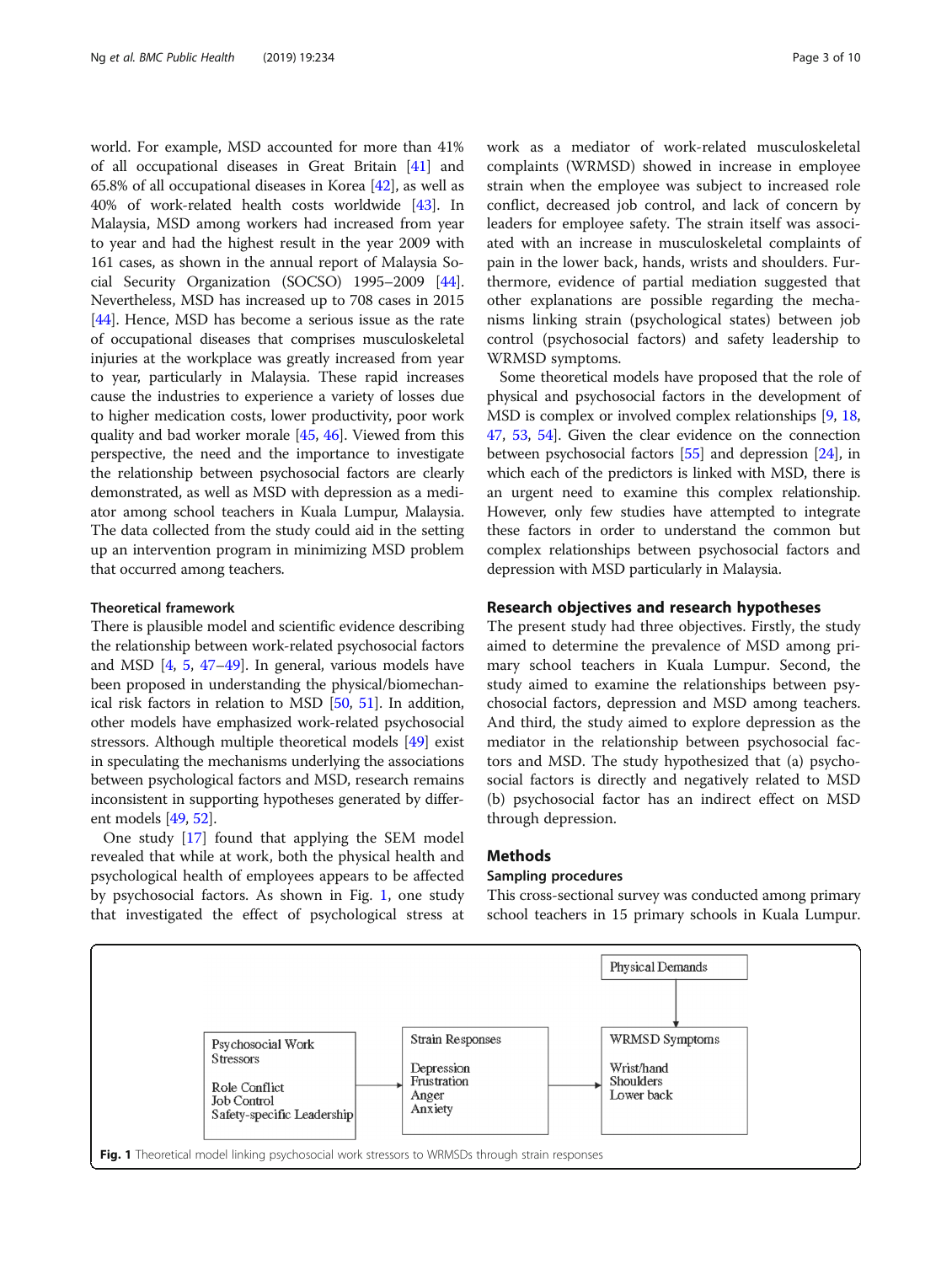The present study employed probability proportional to size (PPS) cluster sampling technique, with a cluster size of 60 teachers from 15 primary schools; 367 primary school teachers participated in the study. The survey was conducted between May and June of 2017.

## Sample

There were 367 respondents ( $n = 367$ ), comprised of 49 (13.4%) males and 318 (86.6%) females. Most of the respondents were married (66.2%) and from the middleaged group (age group of 31–40 (48%)). On average, the family income of respondents showed a mean of RM3774.37  $(SD = 907.41)$ . Most of the respondents came from low to medium income families as the standard minimum cost of living is RM 2500 for East Malaysia; RM3500 - RM4000 for West Malaysia [\[56](#page-8-0)]. As for the level of education, the majority of the respondents received formal education up to a bachelor's degree (63.2%) and most of the respondents had 10 years of more of working experience (47.1%). The respondents' background is shown in Table 1. There was only one respondent in the age 16–20, a temporary school teacher who was 20 years old.

#### Instrumentation

## Instrumentation of psychosocial factors

The respondents were required to answer the Work Organization Assessment Questionnaire (WOAQ) [[57](#page-8-0)] that was used to assess workplace psychosocial hazards. The WOAQ scale contained 26 items on job control, job satisfaction, perceived stress level and social support. The instrument was a self-report questionnaire with a 5-point Likert type scale response format ranging from 1- major problem, to 5 - very good. The reliability of the WOAQ was 0.93 [[5](#page-7-0)] and the reliability of the WOAQ in the present study was 0.92, which is very high.

## Instrumentation of Depression

The presence of depressive symptoms was assessed using the Beck Depression Inventory for Malays (BDI-M) validated by Mukhtar and Oei [[58\]](#page-8-0) with reliability of .71 to .91. One item from the original 21 item Beck Depression Inventory was discarded by Mukhtar and Oei [[58](#page-8-0)]. A series of four-evaluative statements for each item were presented and respondents selected the most accurate description of their findings during the previous week including the day of data collection. Sample items included were "kesedihan" (sadness), "rasa bersalah" (guilty) and "gangguan tidur" (sleep disturbances). The Cronbach's alpha for BDI-M in the present study was 0.88.

|  | Table 1 Respondents background |  |
|--|--------------------------------|--|
|--|--------------------------------|--|

| Variables                    | N (%)       |
|------------------------------|-------------|
| Gender                       |             |
| Male                         | 49(13.4%)   |
| Female                       | 318(86.6%)  |
| Marital status               |             |
| Single                       | 121(33%)    |
| Married                      | 243(66.2%)  |
| Divorce                      | $3(0.8\%)$  |
| Race                         |             |
| Malay                        | 175(47.7%)  |
| Chinese                      | 178 (48.5%) |
| India                        | 12 (3.3%)   |
| Kadazan                      | $1(0.3\%)$  |
| Others (Punjabi)             | $1(0.3\%)$  |
| Level Education              |             |
| <b>SPM</b>                   | 14(3.8%)    |
| <b>STPM</b>                  | 9(2.5%)     |
| Diploma                      | 26 (7.1%)   |
| Bachelor's Degree            | 311 (84.7%) |
| Master's Degree              | 7 (1.9%)    |
| Age                          |             |
| $16 - 20$                    | $1(0.3\%)$  |
| $21 - 30$                    | 99 (27%)    |
| $31 - 40$                    | 176 (48%)   |
| $41 - 50$                    | 56 (15.3%)  |
| 51 and above                 | 35 (9.5%)   |
| Working Experience<br>(year) |             |
| $1 - 3$                      | 74 (20.2%)  |
| $4 - 6$                      | 51 (13.9%)  |
| $7 - 9$                      | 69 (18.8%)  |
| 10 and above                 | 173 (47.1%) |

#### Instrumentation of musculoskeletal disorder (MSD)

The prevalence of MSD was assessed using a question that asked participants if they had experienced discomfort toward the end of their work day in the past 6 months, with a yes or no response [[59\]](#page-8-0). The Cornell Musculoskeletal Disorder Questionnaire (CMSD) was used to assess the level of musculoskeletal discomfort. The CMSD is a 54-item questionnaire containing a body map diagram and questions about the prevalence of musculoskeletal ache, pain or discomfort in 18 regions of the body during the previous week. The Cronbach's alpha for CMSD was 0.94 [[60\]](#page-8-0) and the reliability of CMSD in the present study was 0.97, which is very reliable.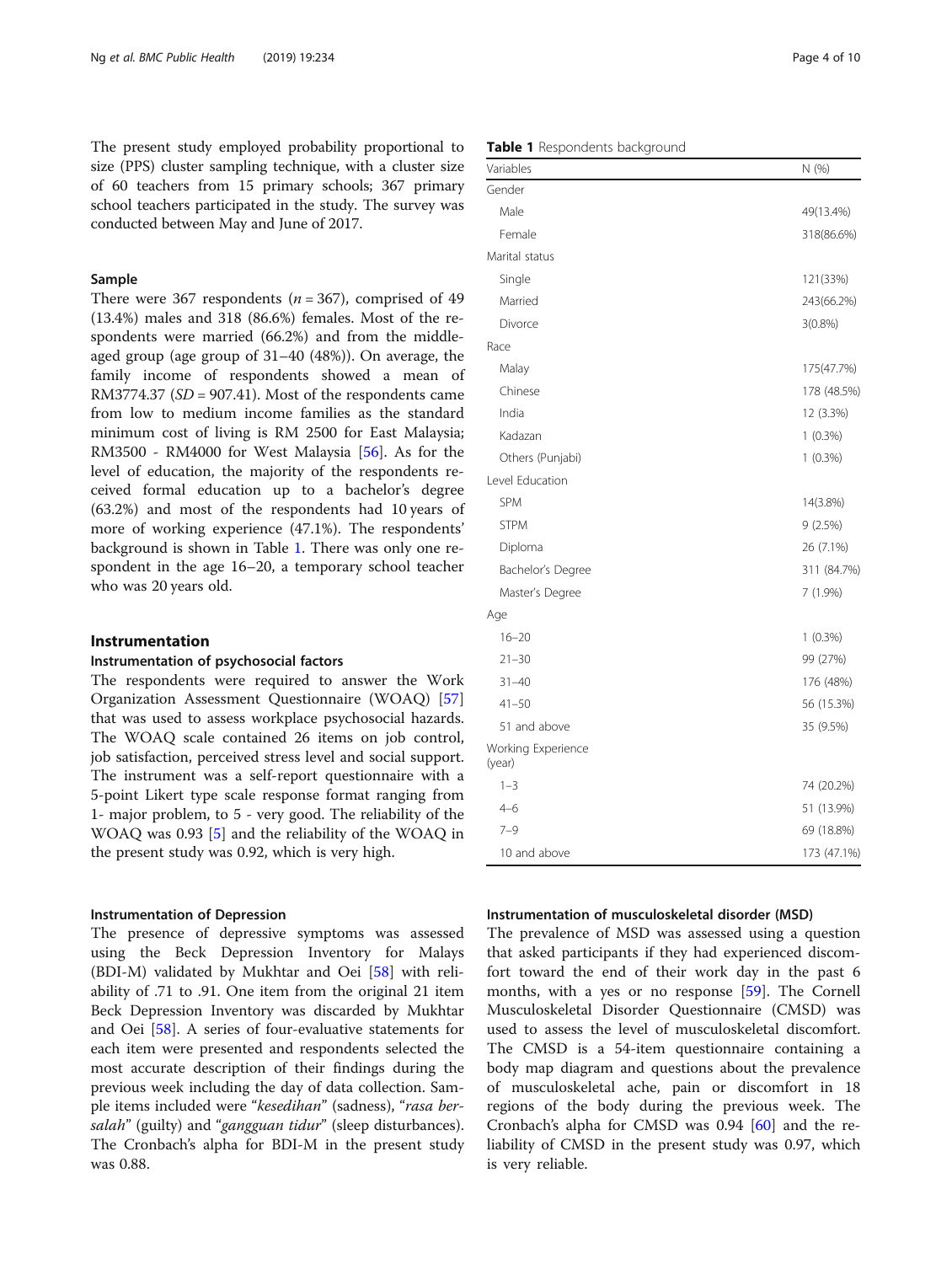## Data collection

Prior to data collection, an application for permission to conduct the present study at potential schools was submitted to the Ministry of Education and the State Department of Education. The researchers also contacted the potential schools and requested permission from the each of their school principals. The discussion with each school principal included setting the date and time for data collection. Each respondent signed an informed consent and received a questionnaire with a corresponding information sheet. Once they agreed to participate and the study was explained, the respondents filled out the questionnaire. Permission was given by the Malaysian Ministry of Education, the State Education Department and the school principals. Ethical approval was given by the Human Ethics Committee, Universiti Kebangsaan Malaysia.

#### Data analysis

The Statistical Package for Social Science (SPSS), version 23 was used to code and analyze the data, by applying Structural Equation Modelling (SEM) with Analysis of a Moment Structure (AMOS) version 24. The data analysis begun with the data screening using exploratory data analysis (EDA) to help in detecting errors, identifying outliers, and checking assumptions on the normality of the distribution. The statistics that were used in EDA included skewness, kurtosis, boxplot, Q-Q plot, and homogeneity of variance.

The descriptive and inferential statistics were computed in the analyses on the study objectives as outlined earlier. The descriptive statistics revealed the basic distributional characteristics of all the study variables. Exploratory Factor Analysis (EFA) was used to explore the interrelationships among a set of items at the beginning of the pilot test  $[61]$  $[61]$ . In addition, the researchers calculated the prevalence of MSD by using SPSS. Further, the magnitude and strength of the relationship between psychosocial factors, depression and MSD were assessed using the Pearson Product-Moment Correlation analysis. Finally, path analysis was employed to determine the strength of the path shown in the path diagrams  $[62]$  $[62]$ .

In order to test mediation, the Baron and Kenny [[63](#page-8-0)] principle was used, which lists five assumptions that one must consider in establishing mediation. The first three require a significant relationship between 1) the independent variable and the mediator, 2) the independent and dependent variables, and 3) the mediator and the dependent variable. The fourth assumption is that the mediator controls the independent variable, thus affecting the outcome. The last assumption, which involves a complete mediation, is that the independent variable will have no effect on the mediator. James and Brett [[64](#page-9-0)] held that in a complete mediation, the third assumption would mean no control by the mediator on the dependent variable, whereas if there is a partial mediator, the fourth assumption should be ignored  $[63]$  $[63]$  $[63]$  Thus, Pearson correlation was used to meet the first, second and third assumptions, and path analysis for the fourth and fifth assumptions. Full mediation exists when the mediator is present but the direct effect is not significant, and partial mediation exists when the direct effect is significant, but less so  $[62]$  $[62]$ . To determine the goodness of fit for the teachers' MSD, the root mean square error of approximation (RMSEA) was used, with a good fit established as a value of <.06 and a comparative fit index (CFI) of  $> = .95$  [\[65](#page-9-0)].

## Results

## Prevalence of MSD among teachers

In response to the question asking participants if they had experienced discomfort toward the end of the work day; a 6 month point prevalence of MSD was 80.1% (95% CI: 75.8–84.2%) with 80.5% of female and 77.5% of male teachers reporting discomfort in the preceding 6 months. Table 2 shows the frequency of MSD based on the body regions. The most experience MSD amongst participants was on their wrist (93.2%), followed by thigh (91.8%), upper arm (91.3%) and lower leg (90.5%).

## Relationships between psychosocial factor, depression and musculoskeletal disorder

There were significant relationships between psychosocial factor, depression, and MSD (see Table [3](#page-5-0)).

## Mediating effect of depression on the relationship between psychosocial factor and musculoskeletal disorder

When a direct path from the psychosocial factors to MSD was fixed to zero, the data were found to be

Table 2 MSD based on body regions

| Body Part    | Percentage (%) |
|--------------|----------------|
| Neck         | 75.5%          |
| Shoulder     | 80.1%          |
| Upper back   | 56.4%          |
| Upper Arm    | 91.3%          |
| Lower back   | 59.9%          |
| Forearm      | 89.6%          |
| Wrist        | 93.2%          |
| Hip/buttocks | 40.9%          |
| Thigh        | 91.8%          |
| Knee         | 88%            |
| Lower leg    | 90.5%          |
| Foot         | 87.7%          |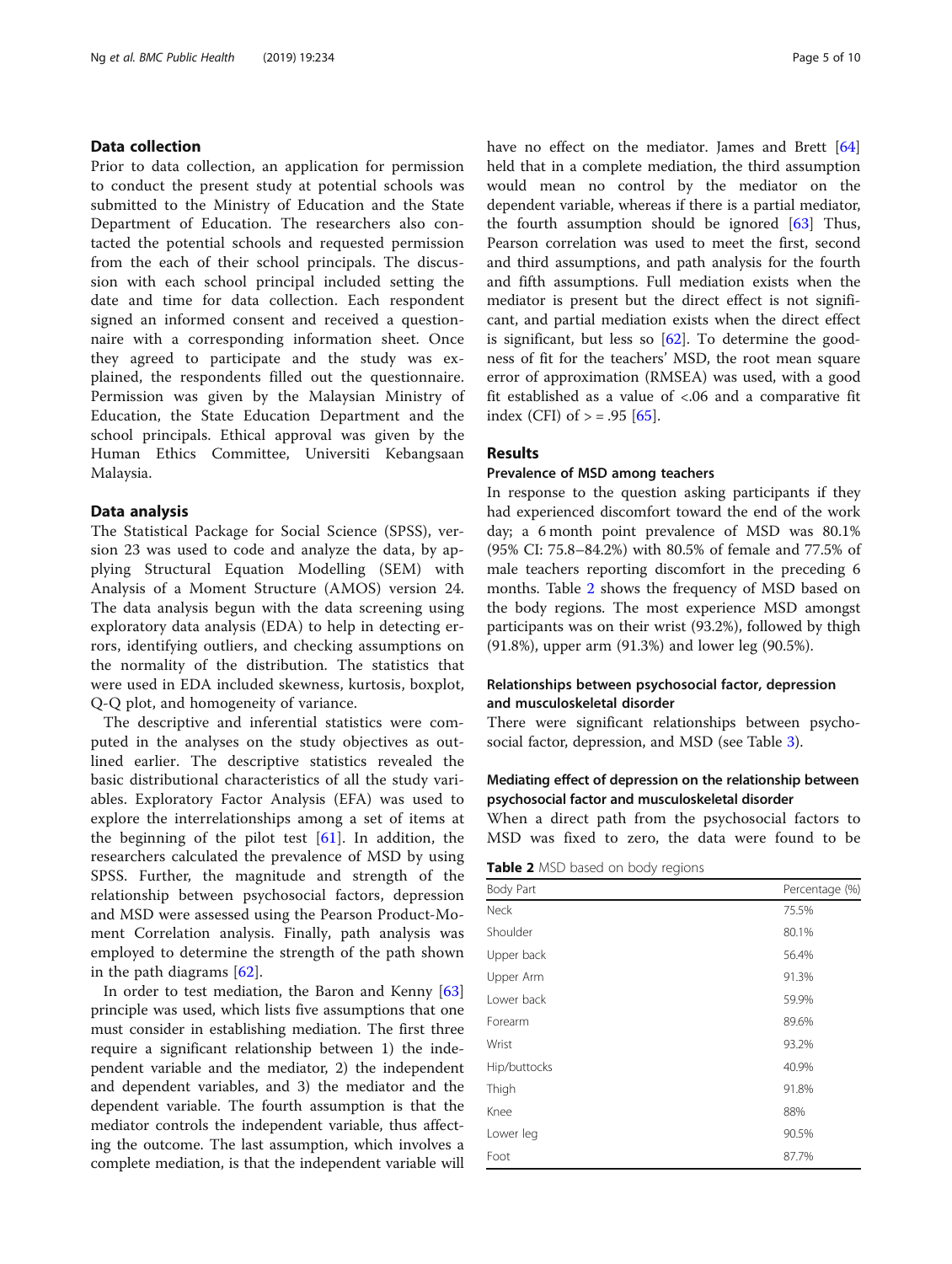<span id="page-5-0"></span>acceptably fit to the model (RMSEA = .023; CFI = .990;  $p = .03$ ). As illustrated in Fig. [2,](#page-6-0) the squared multiple correlation (R2) for depression and MSD were .06 and .10, respectively. This value indicates that 6% of the variability in depression can be explained by psychosocial factor whereas psychosocial factor and depression explained 10% of the variability in MSD.

Table [4](#page-6-0) shows that the direct effect from psychosocial factor to MSD was statistically significant at .01, while the direct effect from depression to MSD also statistically significant at .01. Given this, the results support the alternative hypotheses stating that psychosocial factor has a direct effect on MSD and depression has a direct effect on MSD. The indirect effect of psychosocial factor to MSD through depression was −.069. The indirect effect was statistically significant when non-zero confidence interval exist. Hence, result indicates that depression was a partial mediator as the significant direct effect from psychosocial factor to MSD is reduced after the presence of depression. The result support the alternative hypothesis stating that psychosocial factor has an indirect effect on MSD through depression.

#### **Discussion**

The first aim of this study was to determine the 6-month prevalence of MSD among school teachers in Kuala Lumpur. The prevalece of MSD was 80.1% (95% CI: 75.8–84.2%), with 80.5% of female and 77.5% of male teachers reported discomfort in the past 6 months which have found a same result in a 2003 study [\[66](#page-9-0)] among music teachers in Sweden (82 and 80%). This prevalence was similar to another study conducted in 2014 [\[2](#page-7-0)] among primary and secondary school teachers in Bostwana (83.3%), and Mohseni-Bandpei and colleagues [[14\]](#page-8-0) study that found female teachers seemed to be more affected than their male counterpart. However, this prevalence was relatively higher when compared to other studies that have been conducted worldwide among school teachers [[1](#page-7-0), [17](#page-8-0), [26,](#page-8-0) [27\]](#page-8-0). According to Chong and Chan [\[29](#page-8-0)], there was a higher incidence of MSD among primary and secondary school teachers in China (95.1%).

The prevalence rate of MSD among teachers in this present study was consistent with the findings of previous studies undertaken in Malaysia. For example, the prevalence rate in developing countries, such as Malaysian

Table 3 Correlates of psychosocial factor, depression and musculoskeletal disorder

| Variable            | Depression           | Musculoskeletal Disorder |  |  |
|---------------------|----------------------|--------------------------|--|--|
| Psychosocial Factor | $-0.25$ <sup>a</sup> | $-0.17$ <sup>a</sup>     |  |  |
| Depression          |                      | 0.30 <sup>a</sup>        |  |  |

<sup>a</sup>Correlation is significant at the 0.01 level (2-tailed)

studies on MSD among primary school teachers, has been found to range between 40.4 and 74.5% [\[6,](#page-7-0) [7](#page-7-0), [32,](#page-8-0) [33](#page-8-0)]. In another Malaysian study [\[7\]](#page-7-0), the authors found that about 40.4% of the total respondents reported experiencing musculoskeletal pain during the length of service in their school. In this study, female teachers showed a significantly higher prevalence of low back pain (48.1%) than men  $(39.6\%)$ . A study [\[5](#page-7-0)] found that apart from a job as a teacher, 92.8% of the staff of the Malaysian office had experienced musculoskeletal disorders during the prior 6 months.

Many studies have been undertaken over the past 30 years in order to answer the question, "Do psychosocial factors at work cause MSD?" However, there have been many conflicting results. For example, one systematic review [\[55](#page-8-0)] disagreed in its conclusion regarding tthe contribution of psychosocial factors and MSD. In addition, studies [[9,](#page-7-0) [10](#page-7-0)] found those psychosocial factors in the workplace such as repeated work, the burden of work and time pressure to be related to the musculoskeletal symptoms, especially in the body part of lower back as well as neck. Hoogendoorn and colleagues [[10\]](#page-7-0) found strong evidence showing that the risk factors for musculoskeletal disorders included low social support at work and low satisfaction among workers.

In addition, low control on the job and lack of social support by colleagues are positively associated with musculoskeletal disease. One study [[67\]](#page-9-0) found that nurses who reported feeling depression or stress at the beginning of the study were more likely to experience neck or shoulder pain later. In addition, tension which caused by anxiety and/or depression can increased the risk of experiencing in muscle tension and pain, change in the blood flow and oxygen supply, causing an increase in algesic substances in muscles, especially for those patients who suffering muscle pain in a long period of time. The relationship between psychosocial factors, depression and MSD is supported by previous studies in which chronic pain and depression often occur simultaneously, i.e. individuals who suffer from pain will have a higher risk of getting depression, and individuals who suffer from depression have increased the risk to experience pain [\[68](#page-9-0)]. Likewise, the opinion of those respondents was that that perceived psychosocial factors that were low might cause a person to have a high depression rate and thus develop the risk of MSD [\[6](#page-7-0)].

Nevertheless, the results of the study found that depression was a partial mediator in the relationship between psychosocial factors and MSD. This supported the predicted hypotheses (a) psychosocial factors is directly and negatively related to MSD (b) psychosocial factor has an indirect effect on MSD through depression. Parallels can be drawn in a study  $[69]$  $[69]$  finding a. significant relationship between psychosocial factors and MSD,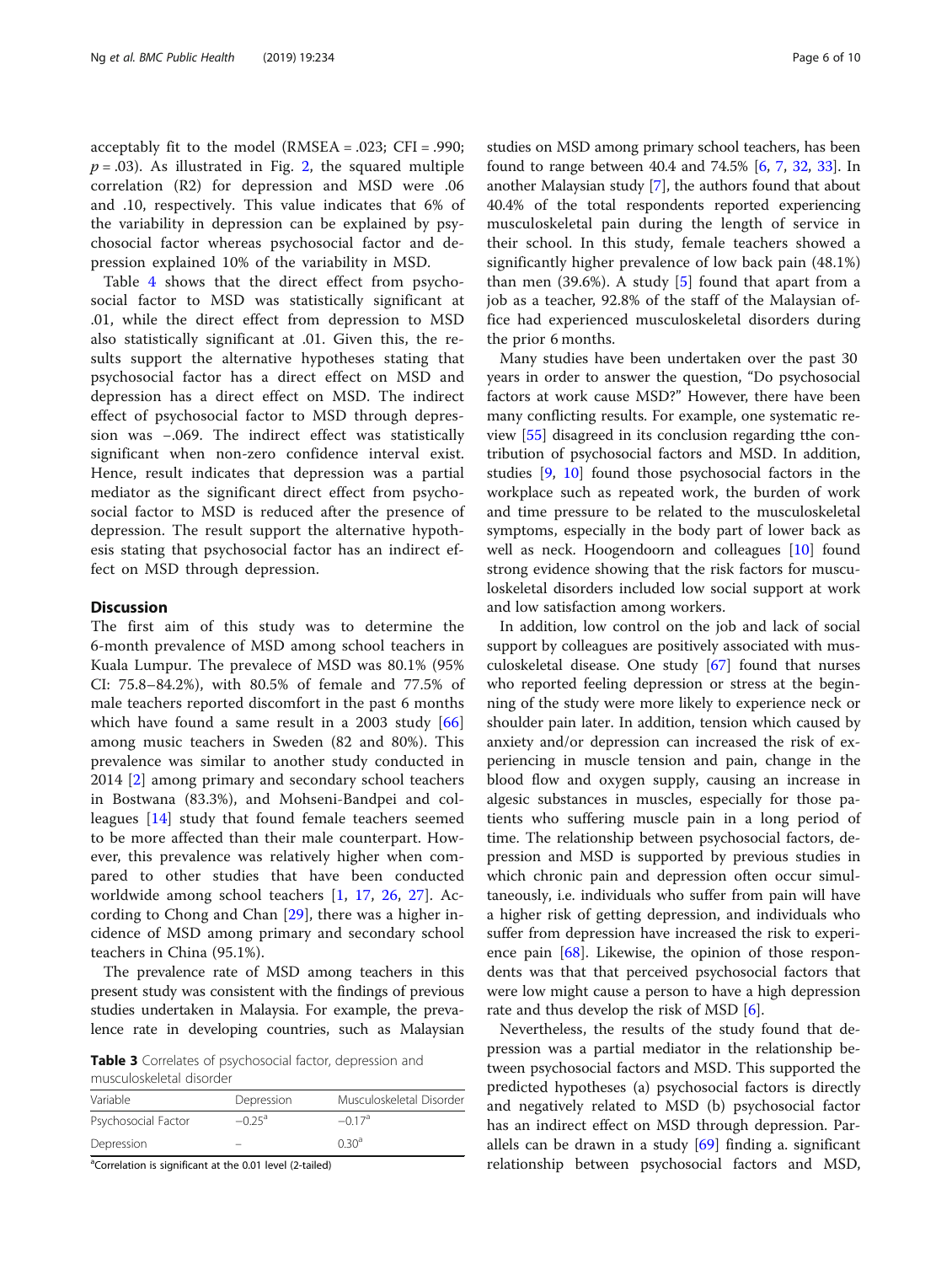<span id="page-6-0"></span>

especially in body parts such as shoulder pain, neck pain and upper back pain. Further findings found that high job demands were related to shoulder pain while low social support was associated with neck and upper back pain. Upper and lower back pain showed the same trend; however, the relationship was weak and not significant.

A second criterion is a relationship between psychosocial factors and depression. The present study found a relationship between depressive disorder and musculoskeletal complaints in the upper limbs, lower limbs, and back. This finding is supported by one previous study [[70](#page-9-0)], while another study [[71](#page-9-0)] found that an increased in mental health among patients with musculoskeletal disorders.

The third requirement, full mediation, is found when the direct effect becomes non-significant in the presence of the indirect effect, and if the direct effect is less, but still significant, partial mediation exists. The present study found that psychosocial factors and MSD were both significantly reduced after the presence of depression. According to Bair, Wu, Damush, Sutherland, and Kroenke [[72\]](#page-9-0), musculoskeletal pain is much more disabling when depression is present. Several studies and reviews have assessed the impact of

Table 4 Standardized direct and indirect effects on musculoskeletal disorder

| Determinant                                                                   | Standardized Regression Standard Confidence<br>coefficient | error | Interval (95%) |  |
|-------------------------------------------------------------------------------|------------------------------------------------------------|-------|----------------|--|
| Direct effects                                                                |                                                            |       |                |  |
| Psychosocial $-101^a$<br>Factor                                               |                                                            |       |                |  |
| Depression -.247 <sup>b</sup>                                                 |                                                            |       |                |  |
| Indirect effects                                                              |                                                            |       |                |  |
| Psychosocial -. 069b<br>Factor                                                |                                                            | .022  | $-.115-.032a$  |  |
| <sup>a</sup> Significant level at .01<br><sup>b</sup> Sianificant level at 05 |                                                            |       |                |  |

Significant level at .05

depression on MSD/pain  $[6, 7, 24, 33, 36]$  $[6, 7, 24, 33, 36]$  $[6, 7, 24, 33, 36]$  $[6, 7, 24, 33, 36]$  $[6, 7, 24, 33, 36]$  $[6, 7, 24, 33, 36]$  $[6, 7, 24, 33, 36]$  $[6, 7, 24, 33, 36]$  $[6, 7, 24, 33, 36]$  $[6, 7, 24, 33, 36]$ . They agreed that the co-occurrence between MSD and depression in which individual with pain are at increased risk for depression [[72,](#page-9-0) [73](#page-9-0)]. Depression is associated with pain sites, greater pain intensity, longer duration of pain, and greater likelihood of poor treatment response in those patients with pain [\[72](#page-9-0)]. In addition, social problems and disruption of work related with comorbid pain and depression were also reported in the literature. For example, comorbid pain and depression have reached up to 25% among patients in the Clinic of Neurology [[74\]](#page-9-0). In addition, there was continuous basic of depression and pain for most of the patients after 12 months follow-up. The authors also found that baseline pain severity and the degree of depression improvement were the most influential factor in the severity of pain from time to time.

Given this, it can be suggested that depression could be one of the predictors that associated with MSD among those in the teaching profession  $[6, 7, 12, 17, 33,$  $[6, 7, 12, 17, 33,$  $[6, 7, 12, 17, 33,$  $[6, 7, 12, 17, 33,$  $[6, 7, 12, 17, 33,$  $[6, 7, 12, 17, 33,$  $[6, 7, 12, 17, 33,$  $[6, 7, 12, 17, 33,$  $[6, 7, 12, 17, 33,$  $[6, 7, 12, 17, 33,$ [35](#page-8-0), [36](#page-8-0), [75\]](#page-9-0). However, the present study was the first study to examine this relationship specifically in Malaysia.

## Strengths and limitations

The present study is one of the few studies that has examined the prevalence and predictors associated with MSD among those in the teaching profession, particularly in developing countries such as Malaysia. However, the present study also has several limitations. Firtsly, all variables were assessed using self-report measures, in which a general negativistic opinion towards the work situation and health status might have influenced the results. Also, the reports were only from the teachers' views so it may not have beeb an accurate measure of the construct.

Secondly, depression was assessed with self-report measures without any further clinical interviews or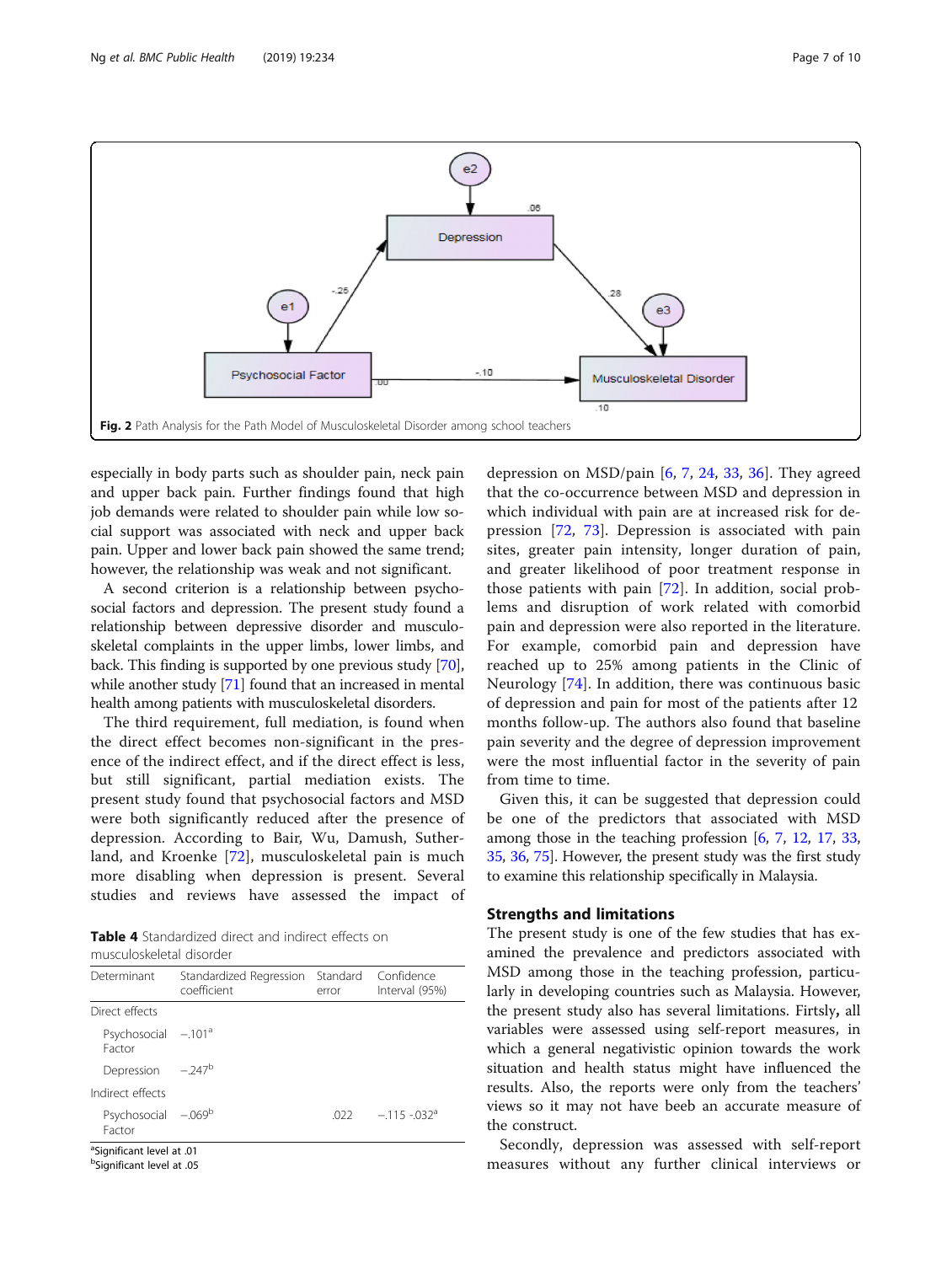<span id="page-7-0"></span>assessments to diagnose specific mental disorders. Lastly, the cross-sectional nature of the analyses limits the causal inferences regarding the relationship between psychosocial factors, depression and musculoskeleal disorder. However, the study findings are in line with the latest literature and suggest that the relationship between psychosocial factors, depression and MSD is robust.

## Conclusions

Parallels can be drawn to the literature review: the findings from the present study support the idea that psychosocial factors and depression are significant predictors of MSD among teachers. MSD is much more disabling when depression is present because of the co-occurrence between MSD and depression in which individuals with pain are at increased risk for depression. Recommendations for future studies are based on the contributions and limitations as previously outlined. First and foremost is that longitudinal studies are necessary to be able to draw firm conclusions about the causal relationships between predictors and MSD. Such studies would enable greater exploration of the relationship between other potential predictors and MSD. Secondly, understanding this relationship is valuable and will assist teachers in in arranging, planning or actualizing preventive intervention programs in order to reduce the risk of MSD. This study also provides awareness for teachers and those parties involved such as the Malaysian Ministry of Education regarding the issues of MSD at the workplace. Currently, procedures and guidelines on good ergonomic movements for industrial workers involved with manual labor are readily available but not for teachers. Detailed and specific guidelines on good ergonomics for teachers are worth developing with the aim to minimize the prevalence and effects of MSD among teachers. Third, future intervention studies on how to reduce MSD among teachers is therefore warranted. In a nutshell, the study, within the limits posed by its cross-sectional design, supported the hypothesis that depression partially mediates the effects of psychosocial work conditions on MSD. Given this, preventive measures for MSD should also take into account these two important predictors, that is psychosocial factors and depression, in order to minimize the impact of MSD among those in the teaching profession.

#### Abbreviations

AMOS: Analysis moment structures; EDA: Exploratory data analysis; EFA: Exploratory factor analysis; MSD: Musculoskeletal disorder; SEM: Structural equation modelling; SPSS: Statistical package for social science

#### Acknowledgements

Not applicable

## Funding

Not applicable

#### Availability of data and materials

The datasets used and/or analysed during the current study are available from the corresponding author on reasonable request.

#### Authors' contributions

NYM Responsible for overall study design, data collection and analyses, interpretation of results and writing of the manuscripts (80%). PVSK Idea on the study and conducting research and revised the manuscript (20%). IM Idea on the study and conducting research and revised the manuscript (20%). All authors read and approved the final manuscript.

#### Ethics approval and consent to participate

We were grateful that getting the ethics approval from the committee members of National University of Malaysia and the ethics approval number is NN-2017-112. We have attached with the consent to participate in the appendix as below. Written informed consent forms were given to the respondents during the data collection.

#### Consent for publication

Not applicable

#### Competing interests

The authors have no conflicts of interest to declare.

#### Publisher's Note

Springer Nature remains neutral with regard to jurisdictional claims in published maps and institutional affiliations.

#### Received: 15 August 2018 Accepted: 15 February 2019 Published online: 26 February 2019

#### References

- 1. Darwish MA, Al-Zuhair SZ. Musculoskeletal pain disorders among secondary school Saudi female teachers. Pain Res Treat. 2013;7.
- 2. Erick PN, Smith DR. Low back pain among school teachers in Botswana, prevalence and risk factors. BMC Musculoskelet Dis. 2014;15:359.
- 3. Jaafar NAT, Rahman MNA. Review on risk factors related to lower back disorders at workplace. Mater Sci Eng. 2017;226:012035.
- 4. Maakip I, Keggel T, Oakman J. Prevalence and predictors for musculoskeletal discomfort in Malaysian office workers: investigating explanatory factors for a developing country. Appl Ergon. 2015;53:252–7.
- 5. Maakip I, Keegel T, Oakman J. Predictors of musculoskeletal discomfort: a cross-culturalcomparison between Malaysian and Australian office workers. Appl Ergon. 2017;60:52–7.
- 6. Zamri EN, Moy FM, Hoe VCW. Association of psychological distress and work psychosocial factors with self-reported musculoskeletal pain among secondary school teachers in Malaysia. PLoS One. 2017;12:2.
- 7. Samad NIA, Abdullah H, Moin S, Tamrin SBM, Hashim Z. Prevalence of low back pain and its risk factors among school teachers. Am J Appl Sci. 2010; 7(5):634–9.
- 8. Bernal D, Campos-Serna J, Tobias A, Vargas-Prada S, Benavides FG, Serra C. Work-related psychosocial risk factors and musculoskeletal disorders in hospital nurses and nursing aides: a systematic review and meta-analysis. Int J Nurs Stud. 2015;52(2):635–48.
- 9. Bongers PM, de Winter CR, Kompier MA, Hildebrandt VH. Psychosocial factors at work and musculoskeletal disease. Scand J Work Environment Health. 1993;19:297–312.
- 10. Hoogendoorn WE, van Poppel MN, Bongers PM, Koes BW, Bouter LM. Systematic review of psychosocial factors at work and private life as risk factors for back pain. Spine. 2000;25:2114–25.
- 11. Chiu TW, Lau KT, Ho CW, Ma MC, Yeung TF, Cheung PM. A study on the prevalence of and risk factors for neck pain in secondary school teachers. Public Health. 2006;120:563–5.
- 12. Chiu TT, Lam PK. The prevalence of and risk factors for neck pain and upper limb pain among secondary school teachers in Hong Kong. J Occup Rehabil. 2007;17(1):19–32.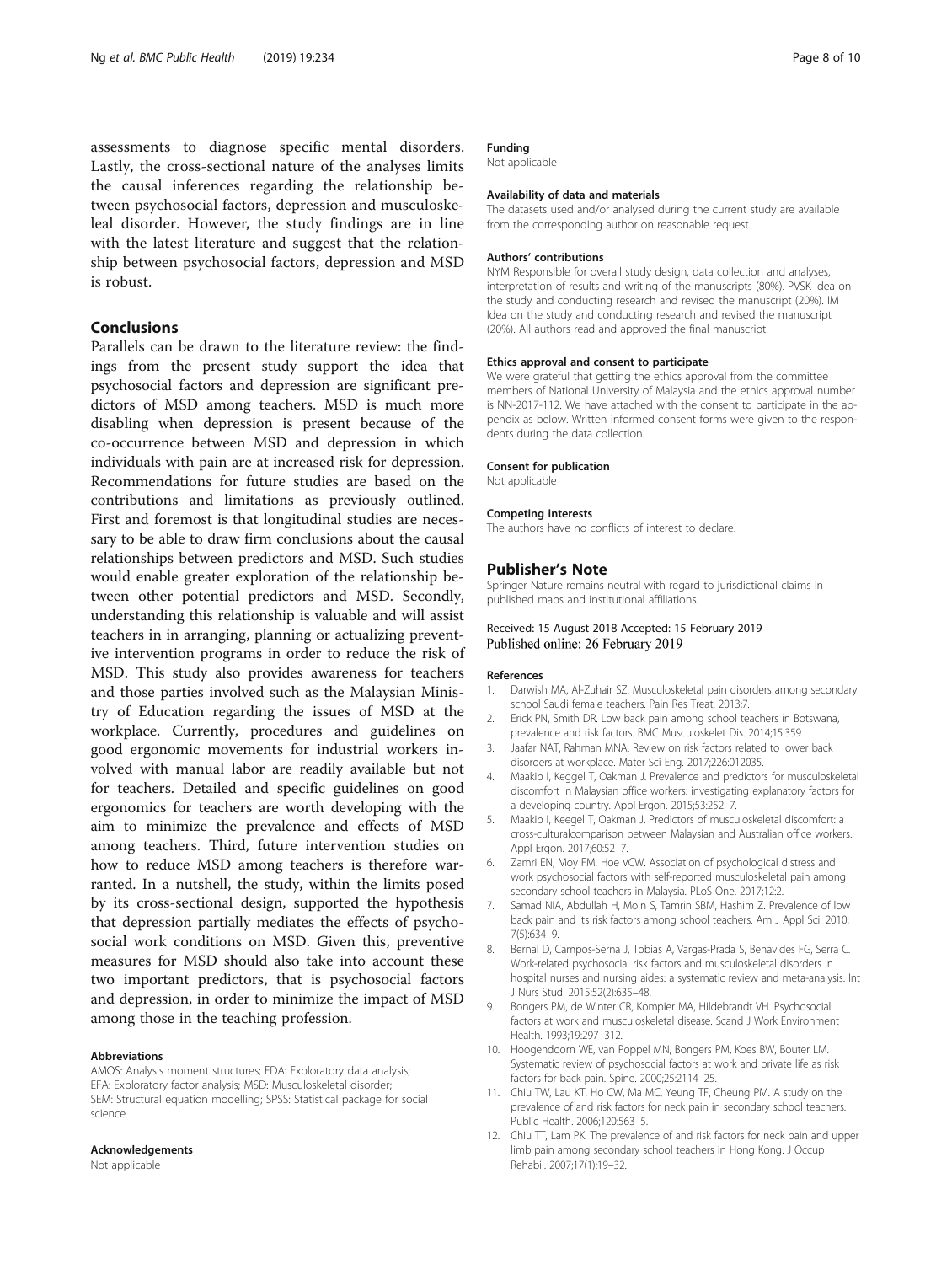- <span id="page-8-0"></span>13. Tsuboi H, Takeuchi K, Watanabe M, Hori R, Kobayashi F. Psychosocial factors related to low back pain among school personnel in Nagoya, Japan. Ind Health. 2002;40:266–71.
- 14. Mohseni-Bandpei MA, Ehsani F, Behtash H, Ghanipour M. Occupational low back pain in primary and high school teachers: prevalence and associated factors. J Manip Physiol Ther. 2014;37:702–8.
- 15. Yue PY, Liu FY, Li LP. Neck/shoulder pain and low back pain among school teachers in China, prevalence and risk factors. BMC Public Health. 2012;12:789.
- 16. Bongers P, Ijmker S, van den Heuvel S, Blatter B. Epidemiology of workrelated neck and upper limb problems: psychosocial and personal risk factors (part I) and effective interventions from a bio behavioural perspective (part II). J Occup Rehabil. 2006;16(3):279–302.
- 17. Cardoso JP, Ribeiro IDQB, Araújo TM, Carvalho FM, Reis EJFB. Prevalence of musculoskeletal pain among teachers. Brazilian J Epidemiol. 2009;12:1–10.
- 18. Eatough EM, Way JD, Chang CH. Understanding the link between psychosocial work stressors and work-related musculoskeletal complaints. Appl Ergon. 2012;43(3):554–63.
- 19. Clairborne N, Vandenburgh H, Krause TM, Leung P. Measuring quality of life changes in individuals with chronic low back pain conditions: a back education programme evaluation. Eval Programme Plann. 2002;25:61–70.
- 20. WHO. Depression and other common mental disorders global health estimates. Geneva: WHO Document Production Services; 2017.
- 21. National Institute of Mental Health (2011) Depression, 2011. Retrieved from [https://www.nimh.nih.gov/health/publications/depression/depression](https://www.nimh.nih.gov/health/publications/depression/depression-booklet_34625.pdf)[booklet\\_34625.pdf](https://www.nimh.nih.gov/health/publications/depression/depression-booklet_34625.pdf).
- 22. Vietri J, Otsubo T, Montgomery W, Tsuji T, Harada E. The incremental burden of pain in patients with depression: results of a Japanese survey. BMC Psychiatry. 2015;15(1):104.
- 23. Banks SM, Kerns RD. Explaining high rates of depression in chronic pain: a diathesis-stress framework. Psychol Bull. 1996;119(1):95–110.
- 24. Poleshuck EL, Bair MJ, Kroenke K, Damush TM, Wamzhu T, Jingwei W, Krebs EE, Giles DE. Psychosocial stress and anxiety in musculoskeletal pain patients with and without depression. Gen Hosp Psychiatry. 2009;31:116–22.
- 25. Labour Force Survey. Work related Musculoskeletal disorder (WRMSD) Statistics, Great Britain. 2016. [http://www.hse.gov.uk/statistics/index.htm.](http://www.hse.gov.uk/statistics/index.htm) Accessed 8 Apr 2018.
- 26. Durmus D, Illhanili I. Are there work-related musculoskeletal problems among teachers in Samsun, Turkey? J Back Musculoskelet Rehabil. 2012;25(1):5–12.
- 27. Korkmaz NC, Cavlak U, Telci EA. Musculoskeletal pain, associated risk factors and coping strategies in school teachers. Sci Res Essays. 2001;6(3):649–57.
- 28. Allsop L, Ackland T. The prevalence of playing-related musculoskeletal disorders in relation to piano players' playing techniques and practicing strategies. Music Perform Ance Res. 2010;3(1):61–78.
- 29. Chong EY, Chan AH. Subjective health complaints of teachers from primary and secondary schools in Hong Kong. Int J Occup Saf Ergon. 2010;16:23–39.
- 30. International Labour Office (ILO). Standards on occupational safety and health: promoting a safe and healthy working environment. Geneva: International Labour Office; 2009.
- 31. Tessa. Is teaching bad for your back? Teaching expertise. 2010 [http://www.](http://www.teachingexpertise.com/articles/teaching-bad-back-598) [teachingexpertise.com/articles/teaching-bad-back-598.](http://www.teachingexpertise.com/articles/teaching-bad-back-598) Accessed 10 Apr 2018.
- 32. Anuar NFM, Rasdi I, Saliluddin SM, Abidin EZ. Work task job satisfaction predicting low Back pain among secondary school teachers in Putrajaya. Iran J Public Health. 2016;43(1):85–92.
- 33. Balakrishnan R, Chellappan ME, Thenmozhi. Prevalence of low back pain and its risk factors among secondary school teachers at bentong, Pahang. Int J Phys Educ Sports Health. 2016;3(2):35–40.
- 34. McKeon M, Albert WJ, Neary JP. Assessment of neuromuscular and hemodynamic activity in individuals with and without chronic low back pain. Dyn Med. 2006;5:6.
- 35. Tavafian SS, Jamshidi A, Mohammad K, Montazeri A. Low back pain education and short term quality of life: a randomized trial. BMC Musculoskelet Disord. 2007;8:21.
- 36. Rahimi A, Vazini H, Alhani F, Anoosheh M. Relationship between low Back pain with quality of life, Depression, anxiety and stress among emergency medical technicians. Trauma Mon. 2015;20(2).
- 37. Kidger J, Brockman R, Tilling K, Campbell R, Ford T, Araya R, Gunnell D. Teachers' wellbeing and depressive symptoms, and associated risk factors: a large cross sectional study in English secondary schools. J Affect Disord. 2016;192:76–82.
- 38. Mukundan J, Khandehroo K. Burnout in relation to gender, educational attainment and experience among Malaysian ELT practitioner. J Hum Res Adult Learn. 2009;5(2):93–8.
- 39. Ceballos AGdCd, Santos GB. Factors associated with musculoskeletal pain among teachers: socio demographics aspects, general health and wellbeing at work. Rev Bras Epidemiol. 2015;18(3):702–15.
- 40. Ilgan A, Ozu-Cengiz O, Ata A, Akram A. The relationship between teachers' psychological well-being and their quality of school work life. J Happiness Well Being. 2015;3:159–81.
- 41. Health and Safety Executive. Work Related Musculoskeletal Disorder (WRMSDs) Statistics, Great Britain 2016. United Kingdom: Health and Safety Executive; 2016. [http://www.hse.gov.uk/statistics/overall/hssh1516.pdf?pdf=](http://www.hse.gov.uk/statistics/overall/hssh1516.pdf?pdf=hssh1516) [hssh1516](http://www.hse.gov.uk/statistics/overall/hssh1516.pdf?pdf=hssh1516). Accessed 20 Apr 2018
- 42. Minister of Employment and Labor. Industrial Disaster in Korea. Sejong: Minister of Employment and Labor; 2017.
- 43. Morken T, Riise T, Moen B, Hauge SHV, Holien S, Langedrag A, Pedersen S, Saue ILL, Seljebø GM, Thoppil V. Low back pain and widespread pain predict sickness absence among industrial workers. BMC Musculoskeletal Disorder. 2003;4:21.
- 44. Annual report of Malaysia Social Security Organization (SOCSO) 1995–2009. Retrieved from [https://www.perkeso.gov.my/images/laporan\\_tahunan/](https://www.perkeso.gov.my/images/laporan_tahunan/Laporan_Tahunan_2015.pdf) [Laporan\\_Tahunan\\_2015.pdf](https://www.perkeso.gov.my/images/laporan_tahunan/Laporan_Tahunan_2015.pdf).
- 45. Bhaattavharya A. Cost of occupational musculoskeletal disorders (MSDs) in the United States. Int J Ind Ergon. 2014;44(3):448–54.
- 46. Piedrahita H, Punnett L, Shahnavaz H. Musculoskeletal symptoms in cold exposed and noncold exposed workers. Int J Ind Ergon. 2004;34:271–8.
- 47. Carayon P, Smith MJ, Haims MC. Work organization, job stress, and workrelated musculoskeletal disorders. Hum Factors. 1999;41(4):644–63.
- 48. Devereux JJ, Buckle PW, Vlachonikolis IG. Interactions between physical and psychosocial work risk factors increase the risk of back disorders: an epidemiological study. Occup Environ Med. 1999;56:343–53.
- Sauter SL, Swanson NG. An ecological model of musculoskeletal disorders in office work. In: Sauter SL, Moon SD, editors. Beyond biomechanics: psychosocial aspects of musculoskeletal disorders in office work. Bristol; 1996. p. 3–20.
- 50. Armstrong TJ, Buckle P, Finem LJ, Hagberg M, Jonsson B, Kilbom Å, Kuorinka I, Silverstein BA, Sjøgaard G, Viikari-Juntura E. A conceptual model for work-related neck and upper-limb musculoskeletal disorders. Scand J Work Environ Health. 1993;19:73–84.
- 51. Kumar S. Theories of musculoskeletal injury causation. Ergonomics. 2001; 44(1):17–47.
- 52. Kjellberg A, Wadman C. The role of the affective stress response as a mediator of the effect of psychosocial risk factors on musculoskeletal complaints—part 1: assembly workers. Int J Ind Ergon. 2007;37:367–74.
- 53. Davis KG, Heaney CA. The relationship between psychosocial work characteristics and low back pain: underlying methodological issues. Clin Biomech. 2000;15:389–406.
- 54. Karsh BT. Theories of work related musculoskeletal disorders: implications for ergonomic inventions. Theor Issues Ergon Sci. 2006;7(1):71–88.
- 55. Hartvigsen J, Lings S, Leboeuf-Yde C, Bakketeig L. Psychosocial factors at work in relation to low back pain and consequences of low back pain; a systematic, critical review of prospective cohort studies. Occup Environ Med. 2014;61:e2.
- 56. The Malaysian Insider Team. When even RM12, 000 a month isn't enough to get by in Malaysia. 2013. [http://www.themalaysianinsider.com/malaysia/](http://www.themalaysianinsider.com/malaysia/article/when-even-rm12000-a-month-isnt-enough-to-get-by-in-malaysia) [article/when-even-rm12000-a-month-isnt-enough-to-get-by-in-malaysia](http://www.themalaysianinsider.com/malaysia/article/when-even-rm12000-a-month-isnt-enough-to-get-by-in-malaysia). Accessed 20 Apr 2018.
- 57. Griffiths A, Cox T, Karanika M, Khan S, Tomas J. Work design and management in the manufacturing sector: development and validation of the work organisation assessment questionnaire. Occup Environ Med. 2006;63(10):669–75.
- 58. Mukhtar F, Oei TPS. Exploratory and confirmatory factor validation and psychometric properties of the Beck Depression inventory for Malays (BDI-Malay) in Malaysia. Malays J Psychiatry. 2008;17:1.
- 59. Oakman J, Macdonald W, Wells Y. Developing a comprehensive approach to risk management of musculoskeletal disorders in non-nursing health care sector employees. Appl Ergon. 2014;45(6):1634–40.
- 60. Maakip I, Ng YM, Voo PSK. Kecelaruan muskuloskeletal dalam kalangan jururawat: Satu Kajian di Hospital Kuala Lumpur. Jurnal Psikologi dan Perkhidmatan Awam Malaysia. 2014;9:1–20.
- 61. Pallant J. SPSS: Survival Manual. 4th ed. Berkshire: Open University Press; 2010.
- 62. Hair JF, Black WC, Babin BJ, Anderson RE. Multivariate data analysis. 7th ed. United States of America: Pearson Prentice Hall; 2010.
- 63. Baron R, Kenny DA. The moderator-mediator variable distinction in social psychological research: conceptual, strategic, and statistical considerations. J Pers Soc Psychol. 1986;51(6):1173–82.